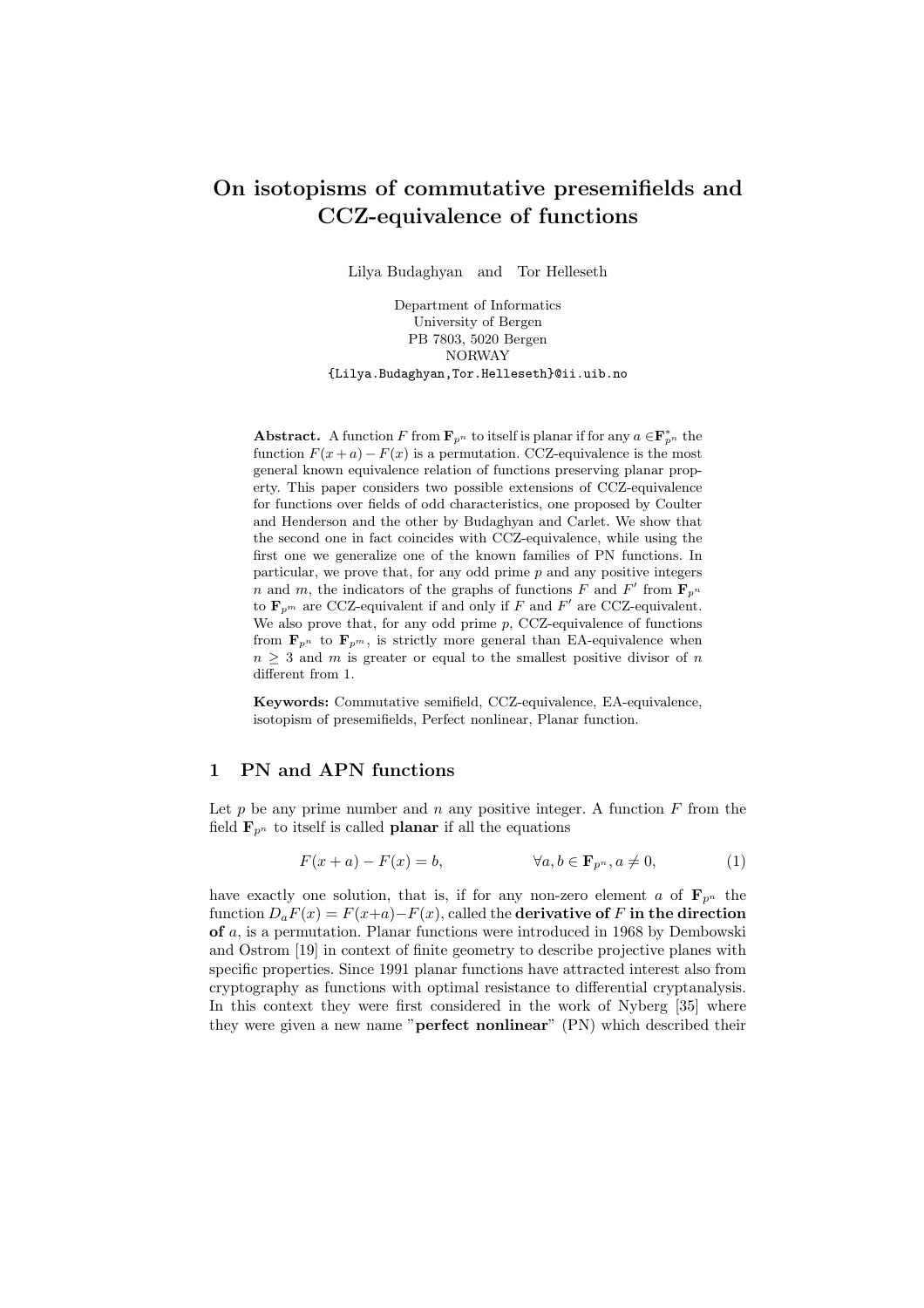important cryptographic property of being as far as possible from being linear (in certain sense). However, it is obvious that planar or PN functions exist only for p odd since if p is even and  $x_0$  is a solution of (1) then  $x_0 + a$  is a solution too, and the functions, whose derivatives  $D_a F$ ,  $a \in \mathbf{F}_{p^n}^*$ , are 2-to-1 mappings, possess the best possible resistance to differential cryptanalysis and are called almost perfect nonlinear (APN).

There are several equivalence relations of functions for which PN and APN properties are invariant. Due to these equivalence relations, having only one PN (or APN) function one can generate a huge class of PN (resp. APN) functions. The terminology for these equivalence relations was introduced in 2005 in [11] while the ideas behind this terminology go back to the works of Nyberg [36] and Carlet, Charpin and Zinoviev [14]. To continue we need first to recall the following definitions:

**Definition 1.** A function F from  $\mathbf{F}_{p^n}$  to itself is called

• linear if

$$
F(x) = \sum_{0 \le i < n} a_i x^{p^i}, \qquad a_i \in \mathbf{F}_{p^n};
$$

- $affine$  if  $F$  is a sum of a linear function and a constant;
- Dembowski-Ostrom polynomial (DO polynomial) if

$$
F(x) = \sum_{0 \le k \le j < n} a_{kj} x^{p^k + p^j}, \quad a_{ij} \in \mathbf{F}_{p^n};\tag{2}
$$

• quadratic if it is a sum of a DO polynomial and an affine function.

Definitions for equivalences below are given for functions from  $\mathbf{F}_{p^n}$  to itself. However they can be naturally extended to functions from  $A$  to  $B$  where  $A$  and  $B$  are arbitrary groups [11].

**Definition 2.** Two functions F and F' from  $\mathbf{F}_{p^n}$  to itself are called

- affine equivalent (or linear equivalent) if  $F' = A_1 \circ F \circ A_2$ , where the mappings  $A_1, A_2$  are affine (resp. linear) permutations of  $\mathbf{F}_{n^n}$ ;
- extended affine equivalent (EA-equivalent) if  $F' = A_1 \circ F \circ A_2 + A$ , where the mappings  $A, A_1, A_2$  are affine, and where  $A_1, A_2$  are permutations of  $\mathbf{F}_{p^n}$ ;
- Carlet-Charpin-Zinoviev equivalent (CCZ-equivalent) if for some affine permutation  $\mathcal L$  of  $\mathbf{F}_{p^n}^2$  the image of the graph of  $F$  is the graph of  $F'$ , that is,  $\mathcal{L}(G_F) = G_{F'}$  where  $G_F = \{(x, F(x)) \mid x \in \mathbf{F}_{p^n}\}\$  and  $G_{F'} =$  $\{(x, F'(x)) \mid x \in \mathbf{F}_{p^n}\}.$

Although different these equivalence relations are connected to each other. It is obvious that linear equivalence is a particular case of affine equivalence, and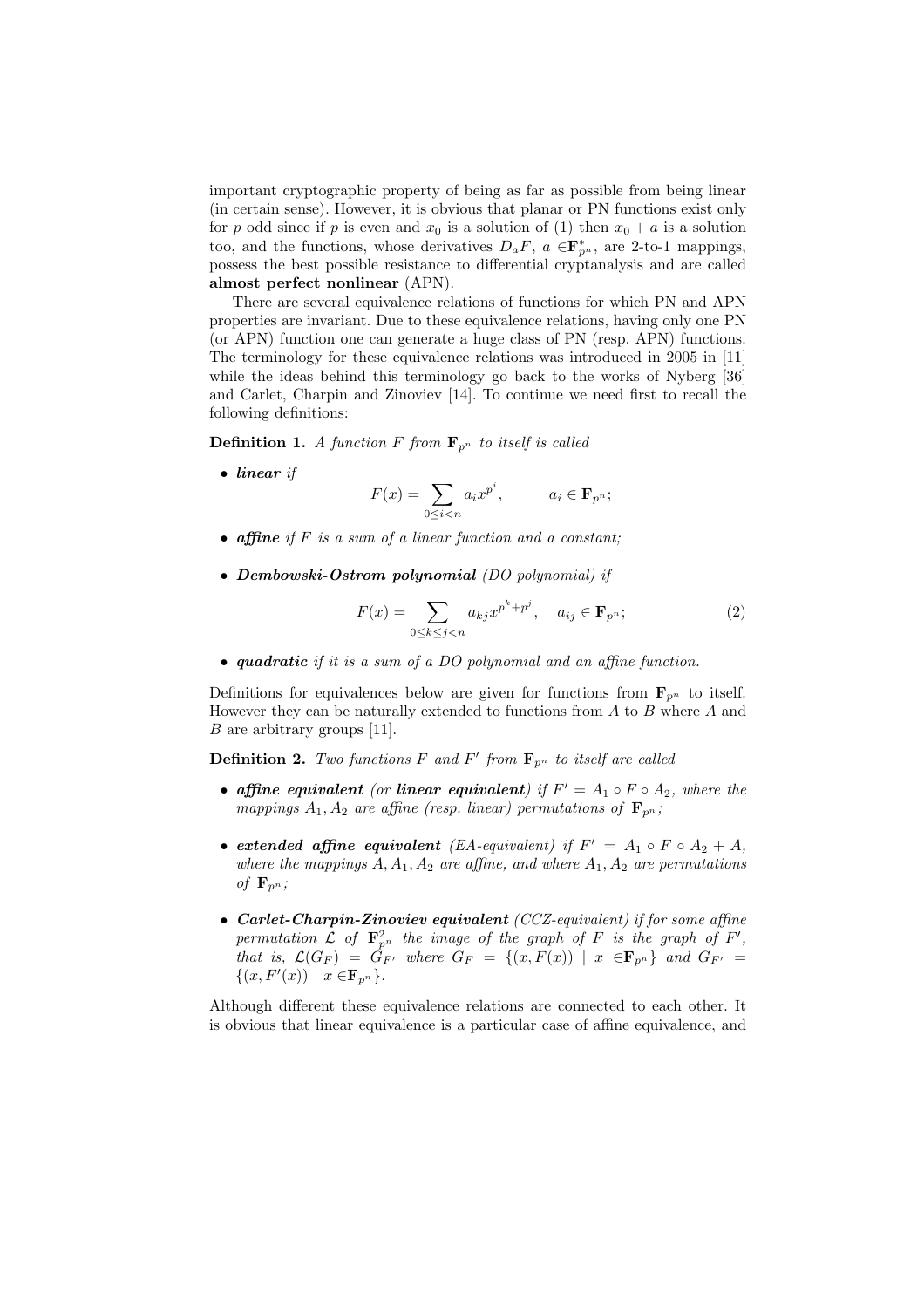that affine equivalence is a particular case of EA-equivalence. As shown in [14] EA-equivalence is a particular case of CCZ-equivalence and every permutation is CCZ-equivalent to its inverse. For quite a long time it was believed that CCZequivalence class of an arbitrary function  $F$  can be completely described by means of EA-equivalence and of the inverses of permutations EA-equivalent to F. In [7, 11], it is proven to be false: CCZ-equivalence is much more general. As proven in [8], CCZ-equivalence is strictly more general than EA-equivalence for functions from  $\mathbf{F}_{2^n}$  to  $\mathbf{F}_{2^m}$  when  $n \geq 5$  and m is greater or equal to the smallest positive divisor of n different from 1. In Section  $\tilde{6}$  of the present paper we prove a similar result for any odd prime p: CCZ-equivalence of functions from  $\mathbf{F}_{p^n}$  to  $\mathbf{F}_{p^m}$ , is strictly more general than EA-equivalence when  $n \geq 3$  and m is greater or equal to the smallest positive divisor of  $n$  different from 1.

However, there are particular cases of functions for which CCZ-equivalence can be reduced to EA-equivalence. For instance, CCZ-equivalence coincides with

- EA-equivalence for planar functions [12, 29];
- linear equivalence for DO planar functions [12];
- EA-equivalence for all functions whose derivatives are surjective [13];
- EA-equivalence for all Boolean functions [8];
- EA-equivalence for all vectorial bent functions with  $p$  even [9].

It is useful to know cases where CCZ- and EA-equivalences coincide because in general it is very difficult to determine whether two functions are CCZ-equivalent or not while EA-equivalence is much simpler and has a nice invariant, algebraic degree of a function.

Nowadays, CCZ-equivalence is the most general known equivalence relation of functions preserving PN and APN properties and it is appealing to find a more general equivalence for which PN and APN properties are invariants. The most intriguing possibility for such generalization is connected with isotopisms of commutative presemifields and is discussed in Sections 2 and 4 of the present paper. Other attempts in this direction were made in [8, 24]. In [8] the first author and Carlet consider two functions F and F' from  $\mathbf{F}_{p^n}$  to  $\mathbf{F}_{p^m}$  equivalent if the indicators of the graphs of  $F$  and  $F'$  are CCZ-equivalent. Recall that for a given function F from  $\mathbf{F}_{p^n}$  to  $\mathbf{F}_{p^m}$  the indicator  $1_{G_F}$  of its graph  $G_F$  is

$$
1_{G_F}(x,y) = \begin{cases} 1 & \text{if } y = F(x) \\ 0 & \text{otherwise} \end{cases}.
$$

However, as proven in  $[8]$ , for p even that equivalence coincides with original CCZ-equivalence of functions, and we prove in Section 5 of this paper that it coincides with CCZ-equivalence for  $p$  odd as well. In [24] Edel and Pott present so-called "switching construction" which is proven to be an appropriate method for constructing APN functions (see also [38] for the case of PN functions). Basing on this construction they define an equivalence relation, called switching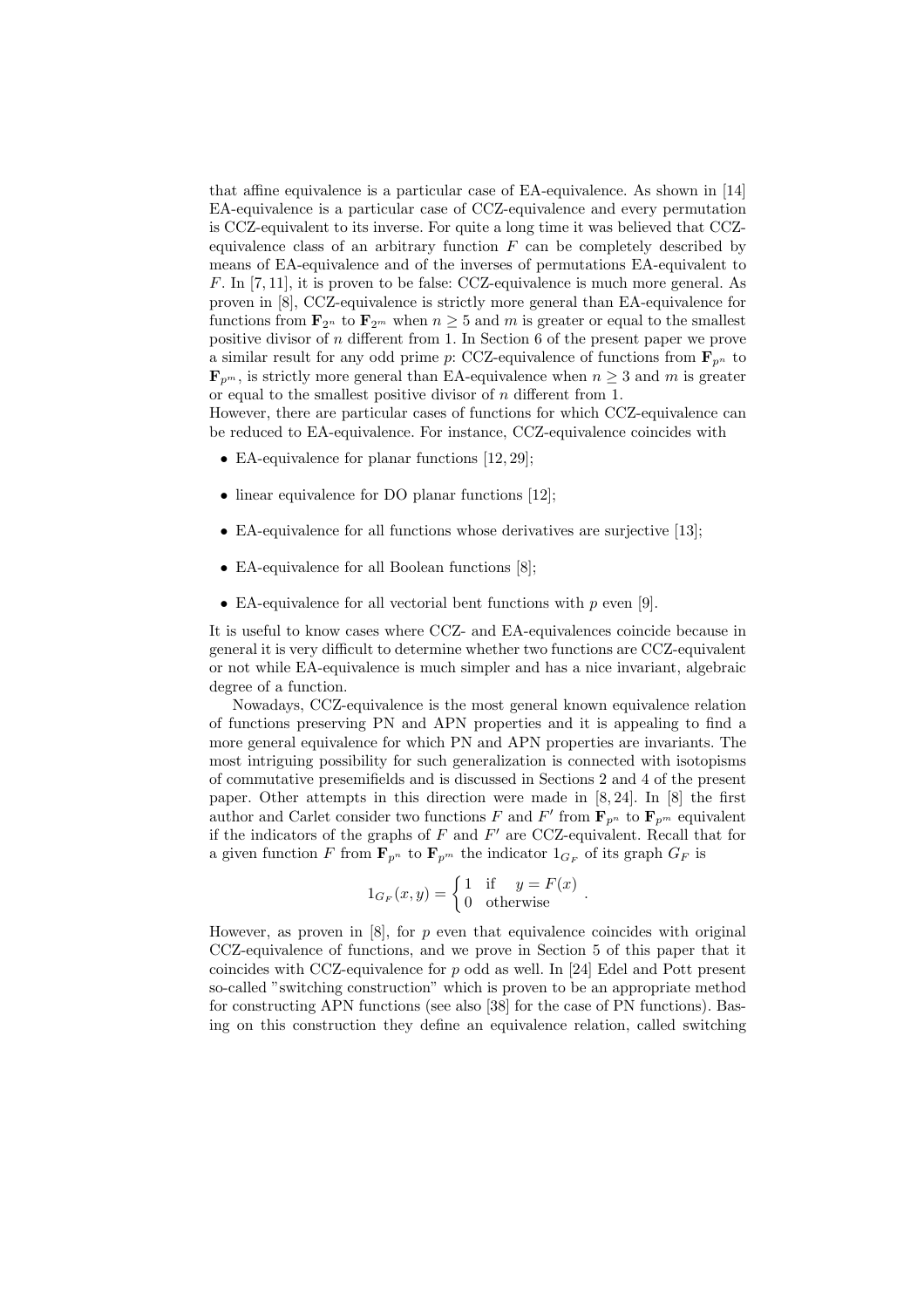equivalence, over APN functions. But when considered over all functions switching equivalence does not preserve APN property, that is, if two functions are switching equivalent and one of them is APN the second is not necessarily APN.

### 2 Commutative presemifields and semifields

As shown in [19, 17] quadratic planar functions have important connection with commutative semifields. A ring with left and right distributivity and with no zero divisors is called a presemifield. A presemifield with a multiplicative identity is called a **semifield**. Any finite presemifield can be represented by  $S = (\mathbf{F}_{p^n}, +, \star)$ , where p is a prime, n is a positive integer,  $(\mathbf{F}_{p^n}, +)$  is the additive group of  $\mathbf{F}_{p^n}$ and  $x \star y = \phi(x, y)$  with  $\phi$  a function from  $\mathbf{F}_{p^n}^2$  onto  $\mathbf{F}_{p^n}$ , see [17, 28]. The prime  $p$  is called the **characteristic** of **S**. Any finite field is a semifield. A semifield which is not a field is called proper.

Let  $S_1 = (\mathbf{F}_{p^n}, +, \circ)$  and  $S_2 = (\mathbf{F}_{p^n}, +, \star)$  be two presemifields. They are called **isotopic** if there exist three linear permutations  $L, M, N$  over  $\mathbf{F}_{p^n}$  such that

$$
L(x \circ y) = M(x) \star N(y),
$$

for any  $x, y \in \mathbf{F}_{p^n}$ . The triple  $(M, N, L)$  is called the **isotopism** between  $\mathbf{S}_1$  and  $S_2$ . If  $M = N$  then  $S_1$  and  $S_2$  are called strongly isotopic.

The investigation of commutative semifields was launched by Dickson [20, 21] in 1906, shortly after the classification of finite filds, and the first family of proper commutative semifields was constructed by him in 1935.

Let S be a finite semifield. The subsets

$$
N_l(\mathbf{S}) = \{ \alpha \in \mathbf{S} : (\alpha \star x) \star y = \alpha \star (x \star y) \text{ for all } x, y \in \mathbf{S} \},
$$
  
\n
$$
N_m(\mathbf{S}) = \{ \alpha \in \mathbf{S} : (x \star \alpha) \star y = x \star (\alpha \star y) \text{ for all } x, y \in \mathbf{S} \},
$$
  
\n
$$
N_r(\mathbf{S}) = \{ \alpha \in \mathbf{S} : (x \star y) \star \alpha = x \star (y \star \alpha) \text{ for all } x, y \in \mathbf{S} \},
$$

are called the left, middle and right nucleus of S, respectively, and the set  $N(S) = N_l(S) \cap N_m(S) \cap N_r(S)$  is called the **nucleus**. These sets are finite fields and if S is commutative then  $N_l(S) = N_r(S) \subseteq N_m(S)$ . The nuclei measure how far S is from being associative. The orders of the respective nuclei are invariant under isotopism [17].

Every commutative presemifield can be transformed into a commutative semifield. Indeed, let  $\mathbf{S} = (\mathbf{F}_{p^n}, +, \star)$  be a commutative presemifield which does not contain an identity. To create a semifield from **S** choose any  $a \in \mathbf{F}_{p^n}^*$  and define a new multiplication ◦ by

$$
(x \star a) \circ (a \star y) = x \star y
$$

for all  $x, y \in \mathbf{F}_{p^n}$ . Then  $\mathbf{S}' = (\mathbf{F}_{p^n}, +, \circ)$  is a commutative semifield isotopic to **S** with identity  $a \star a$ . We say  $S'$  is a commutative semifield **corresponding** to the commutative presemifield **S**. An isotopism between **S** and **S'** is a strong isotopism  $(L_a(x), L_a(x), x)$  with a linear permutation  $L_a(x) = a \star x$ , see [17].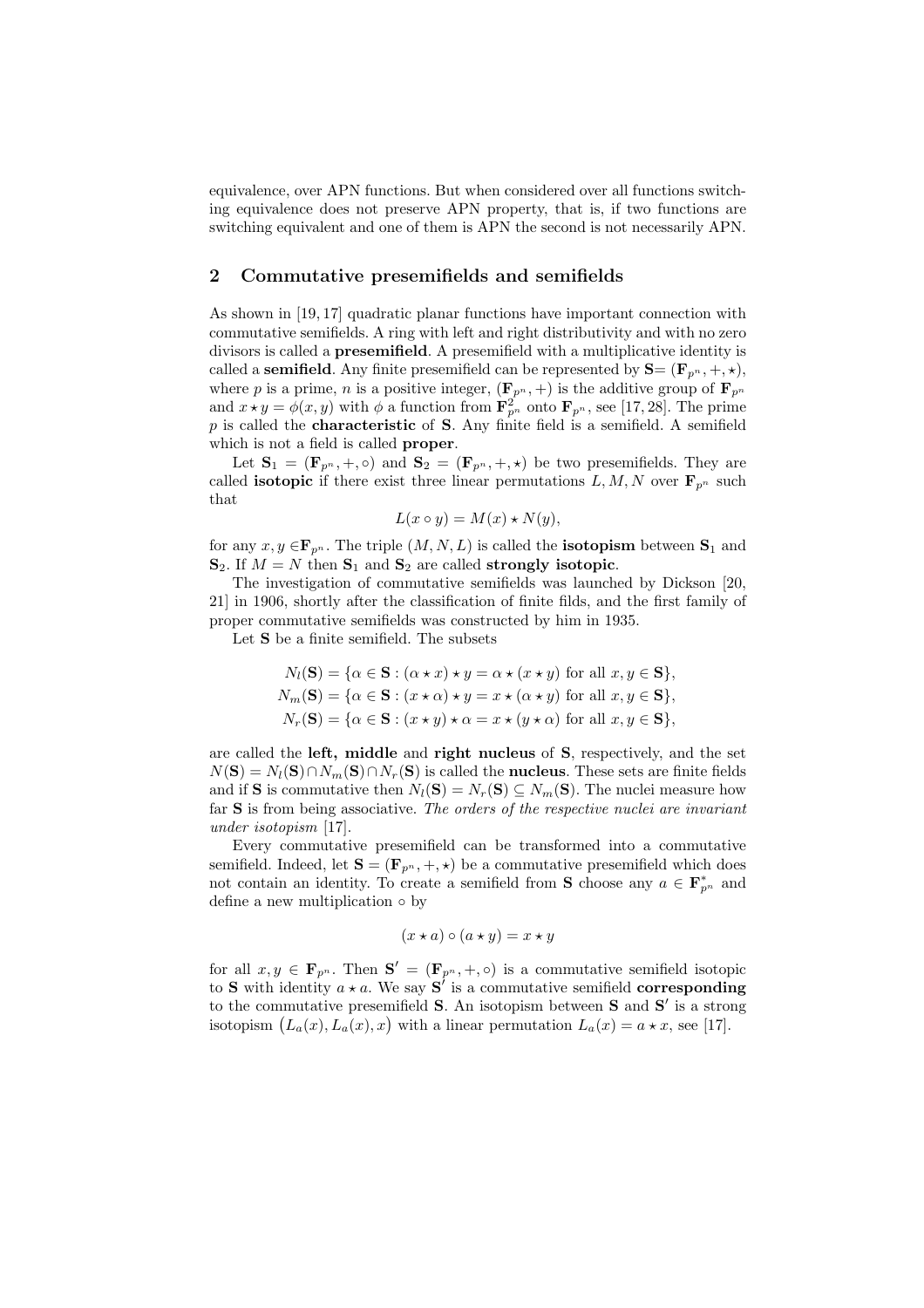Every commutative presemifield defines a planar DO polynomial and vice versa [17]. Let F be a quadratic PN function over  $\mathbf{F}_{p^n}$ . Then  $\mathbf{S} = (\mathbf{F}_{p^n}, +, \star),$ with

$$
x \star y = F(x + y) - F(x) - F(y)
$$

for any  $x, y \in \mathbf{F}_{p^n}$ , is a commutative presemifield. We denote by  $\mathbf{S}_F = (\mathbf{F}_{p^n}, +, \circ)$ the commutative semifield corresponding to the commutative presemifield S with isotopism  $(L_1(x), L_1(x), x)$  and we call  $\mathbf{S}_F = (\mathbf{F}_{p^n}, +, \circ)$  the commutative semifield defined by the quadratic PN function  $F$ . Conversely, given a commutative presemifield  $\mathbf{S} = (\mathbf{F}_{p^n}, +, \star)$  of odd order, the function given by

$$
F(x) = \frac{1}{2}(x \star x)
$$

is a planar DO polynomial [17].

We have the following known facts on connection between CCZ-equivalence, isotopisms and strong isotopisms:

- $\bullet$  two planar DO polynomials  $F$  and  $F'$  are CCZ-equivalent if and only if the corresponding commutative semifields  $S_F$  and  $S_{F'}$  are strongly isotopic [12];
- two commutative presemifields of order  $p^n$  with n odd are isotopic if and only if they are strongly isotopic [17];
- any commutative presemifield can generate at most two equivalence classes of planar DO polynomials [17];
- if  $S_1$  and  $S_2$  are isotopic commutative semifields of characteristic p with the order of the middle nuclei and nuclei  $p^m$  and  $p^k$ , respectively, then one of the following statements must hold
	- (a)  $m/k$  is odd and  $S_1$  and  $S_2$  are strongly isotopic,
	- (b)  $m/k$  is even and either  $S_1$  and  $S_2$  are strongly isotopic or the only isotopisms between  $S_1$  and  $S_2$  are of the form  $(\alpha \star N, N, L)$  where  $\alpha$  is a non-square element of  $N_m(\mathbf{S}_1)$  [17];
- there exist two commutative semifields of order  $3<sup>6</sup>$  which are isotopic but not strongly isotopic [41].

Thus, in the case  $n$  even it is possible that isotopic commutative presemifields define CCZ-inequivalent quadratic PN functions. However, isotopisms define an equivalence relation only over quadratic PN functions, and it is an open question whether this can be extended to an equivalence relation over all functions (from  $\mathbf{F}_{p^n}$  to  $\mathbf{F}_{p^m}$  for any positive integers n, m, and any prime p) preserving differential properties.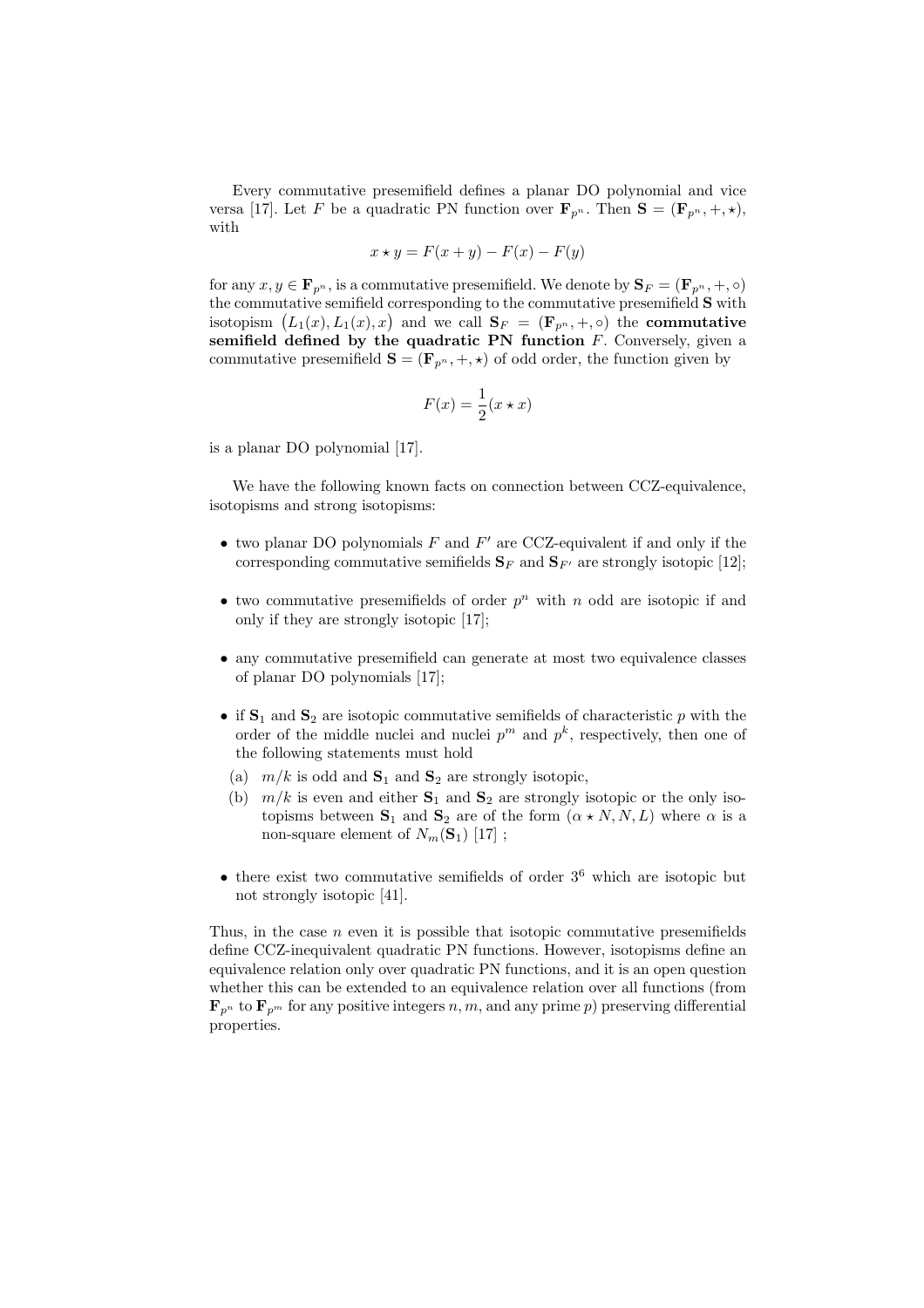# 3 Known cases of planar functions and commutative semifields

Almost all known planar functions are DO polynomials. The only known nonquadratic PN functions are the power functions

$$
x^{\frac{3^t+1}{2}}
$$

over  $\mathbf{F}_{3^n}$ , where t is odd and  $gcd(t, n) = 1$  [16, 27]. Although commutative semifields have been intensively studied for more than a hundred years there are only a few cases of commutative semifields of odd order known (see [12, 17]):

 $(x)$  x  $x^2$ over  $\mathbf{F}_{p^n}$  which corresponds to the finite field  $\mathbf{F}_{p^n}$ ;

- $\sin x$  $p^t + 1$ over  $\mathbf{F}_{p^n}$ , with  $n/\gcd(t, n)$  odd, which correspond to Albert's commutative twisted fields [1, 19, 26];
- (iii) the functions over  $\mathbf{F}_{n^{2k}}$ , which correspond to the Dickson semifields [21];
- (iv) the functions over  $\mathbf{F}_{p^{2k}}$

$$
(ax)^{p^s+1} - (ax)^{p^k(p^s+1)} + \sum_{i=0}^{k-1} c_i x^{p^i(p^k+1)},
$$
\n(3)

$$
bx^{p^s+1} + (bx^{p^s+1})^{p^k} + cx^{p^k+1} + \sum_{i=1}^{k-1} r_i x^{p^{k+i}+p^i},
$$
 (4)

where  $a, b \in \mathbf{F}_{p^{2k}}^*$ , b is not a square,  $c \in \mathbf{F}_{p^{2k}} \setminus \mathbf{F}_{p^k}$ ,  $r_i \in \mathbf{F}_{p^k}$ ,  $0 \leq i \leq k$ ,  $\sum_{i=0}^{k-1} c_i x^{p^i}$  is a permutation of  $\mathbf{F}_{p^k}$  with coefficients in  $\mathbf{F}_{p^k}$ ,  $\gcd(k+s, 2k) =$  $gcd(k + s, k)$ , and for (3) also  $gcd(p^s + 1, p^k + 1) \neq gcd(p^s + 1, (p^k + 1)/2)$ (see [12, 13]);

(v) the function over  $\mathbf{F}_{p^{2m}}$  for  $m = 2k + 1$  (see [30, 4])

$$
F(x) = x^{2} + x^{2p^{m}} + \sum_{i=0}^{k} (-1)^{i} x^{p^{2i}(p^{2}+1)} + \sum_{j=0}^{k-1} (-1)^{k+j} x^{p^{2j+1}(p^{2}+1)} - \left(\sum_{i=0}^{k} (-1)^{i} x^{p^{2i}(p^{2}+1)} + \sum_{j=0}^{k-1} (-1)^{k+j} x^{p^{2j+1}(p^{2}+1)}\right)^{p^{m}};
$$

(vi)

$$
x^{p^s+1} - a^{p^t-1} x^{p^t + p^{2t+s}}
$$

over  $\mathbf{F}_{p^{3t}}$ , where a is primitive in  $\mathbf{F}_{p^{3t}}$ ,  $gcd(3,t) = 1, t - s = 0 \mod 3$ ,  $3t/\gcd(s, 3t)$  is odd (see [40]);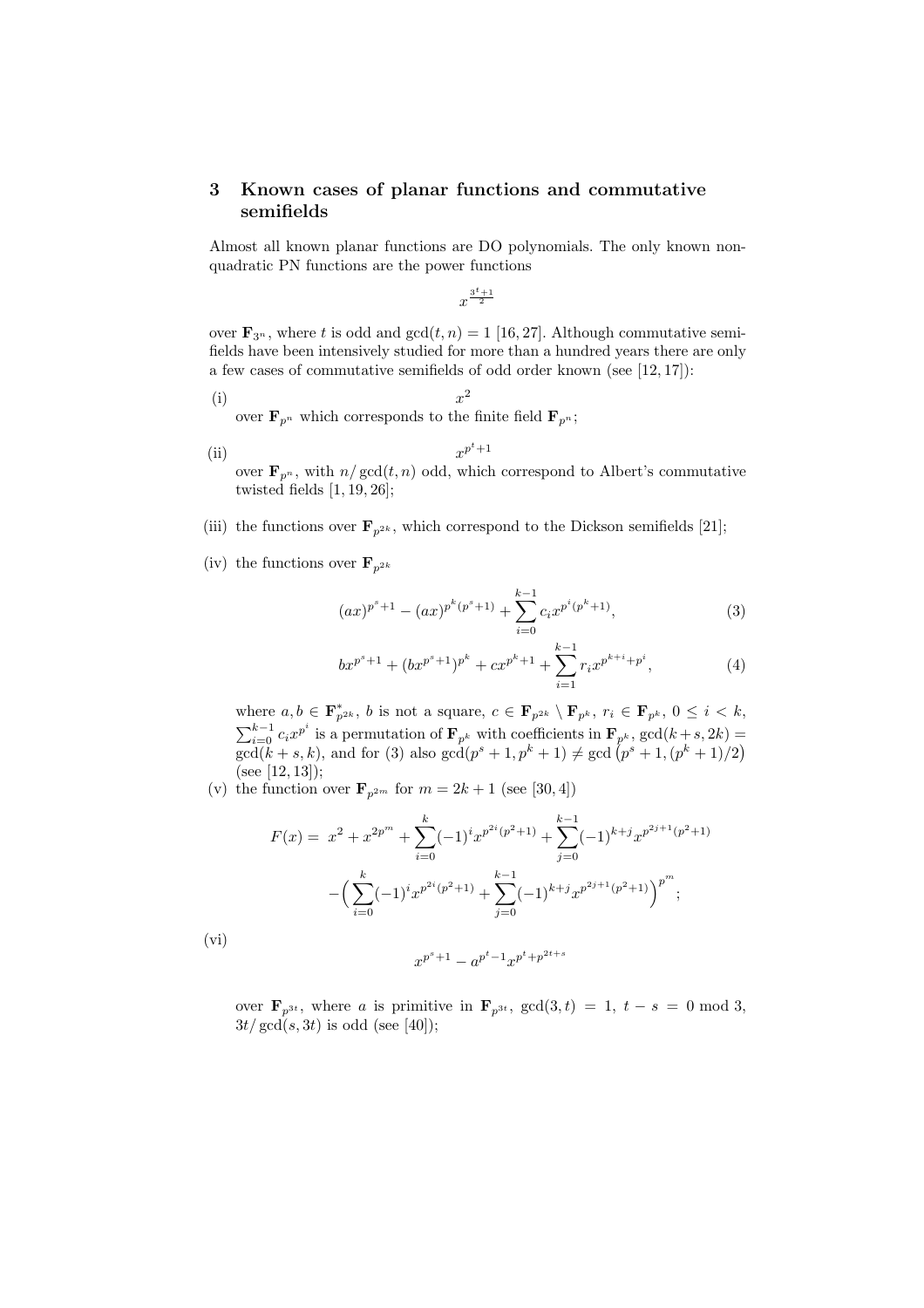$$
x^{p^s+1}-a^{p^t-1}x^{p^{3t}+p^{t+s}}
$$

over  $\mathbf{F}_{p^{4t}}$ , where a is primitive in  $\mathbf{F}_{p^{4t}}$ ,  $p^s \equiv p^t \equiv 1 \mod 4$ ,  $2t/\gcd(s, 2t)$  is odd (see [3]);

$$
x^{10} \pm x^6 - x^2
$$

over  $\mathbf{F}_{3^n}$ , with n odd, corresponding to the Coulter-Matthews and Ding-Yuan semifields [16, 23];

- (ix) the function over  $\mathbf{F}_{3^{2k}}$ , with k odd, corresponding to the Ganley semifield [25];
- (x) the function over  $\mathbf{F}_{3^{2k}}$  corresponding to the Cohen-Ganley semifield [15];
- (xi) the function over  $\mathbf{F}_{3^{10}}$  corresponding to the Penttila-Williams semifield [37];
- (xii) the function over  $\mathbf{F}_{38}$  corresponding to the Coulter-Henderson-Kosick semifield  $[18]$ ;

(xiii) over 
$$
\mathbf{F}_{3^5}
$$
 (see [39]).  $x^2 + x^{90}$ 

The first seven cases above are defined for any odd prime  $p$  while the last six are defined only for  $p = 3$ . The polynomial representations of functions (iii), (viii)- $(x)$  can be found in [32]. Note that PN functions (4) of family (iv) and families (vi) and (vii) were constructed by following patterns of some known families of APN functions over fields of even characteristic, see [6, 10]. In Section 4 we present a generalization of the function  $F$  of  $(v)$  for  $k$  odd case:

(v<sup>\*</sup>) the function over  $\mathbf{F}_{p^{2m}}$  for  $m = 2k + 1$ , k odd,  $a \in \mathbf{F}_{p^2}^*$ ,

$$
F'(x) = a^{1-p}x^2 + x^{2p^m} + a^{1-p} \sum_{i=0}^k (-1)^i x^{p^{2i}(p^2+1)} + \sum_{j=0}^{k-1} (-1)^{k+j} x^{p^{2j+1}(p^2+1)}
$$

$$
- \left( \sum_{i=0}^k (-1)^i x^{p^{2i}(p^2+1)} + a^{p-1} \sum_{j=0}^{k-1} (-1)^{k+j} x^{p^{2j+1}(p^2+1)} \right)^{p^m}
$$

is PN.

We construct  $F'$  by using isotopisms. Hence,  $F'$  and  $F$  define isotopic semifields. Moreover, F and F' coincide for  $a \in \mathbf{F}_p^*$ . Nevertheless, for  $a \in \mathbf{F}_{p^2} \setminus \mathbf{F}_p$ , the functions  $F$  and  $F'$  are CCZ-inequivalent in general.

Further we have the following results on classification of commutative presemifields:

• any semifield of order  $p^2$  is a finite field [28];

(vii)

(viii)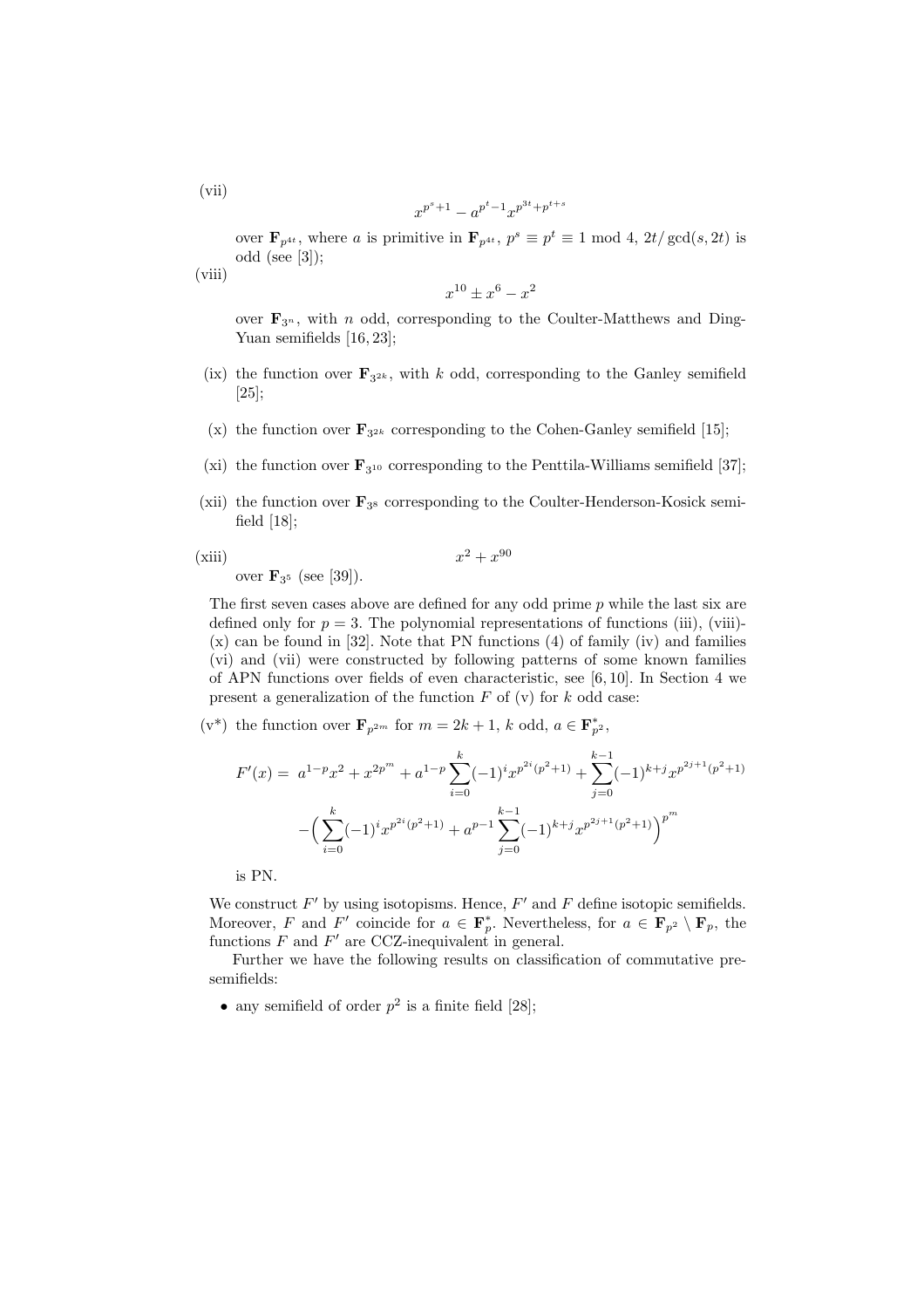- any semifield of order  $p^3$  is either a finite field or Albert's commutative twisted field [31];
- a commutative presemifield which is three dimensional over its middle nucleus is necessarily isotopic to Albert's commutative twisted field [31];
- Albert's commutative twisted fields have left and middle nuclei of order  $p^{\gcd(t,n)}$ [2];
- Dickson semifields have middle nuclei of order  $p^k$  [22];
- for  $a \in \mathbf{F}_{p^k}$  the commutative semifields corresponding to the functions (3) of the family (iv) have middle nuclei of order  $p^d$  where d is even and divisible by  $gcd(s, k)$  [9];
- a DO polynomial (2) is CCZ-inequivalent to the planar function  $x^2$  if  $a_{jj} = 0$ for all  $j$  [12];
- a DO polynomial (2) is CCZ-inequivalent to the planar function  $x^{p^t+1}$ , with  $n/\gcd(t, n)$  odd, if  $a_{kj} = 0$  for all k and  $j = k \pm t \mod n$  [12];
- for  $p = 3$  and  $n = 6$  semifield (v) is isotopic but not strongly isotopic one of the semifields (iv) [41].

#### 4 On isotopisms of commutative presemifields

As mentioned in Section 2, under some condition on n, Coulter and Henderson proved in [17] that commutative presemifields of order  $p^n$  are isotopic if and only if they are strongly isotopic. However, there are cases when isotopic commutative presemifields define CCZ-inequivalent quadratic PN functions, as shown in [41] by using function (v) with parameters  $p = 3$  and  $k = 1$ . Below we show that this example is generalizable for any odd prime  $p$  and any odd positive integer  $k$ . In particular, we extend the family of functions (v) to the family of the functions F ′ below with larger CCZ-equivalence class.

Let F be function (v) with k odd. Let "\*" denotes the multiplication of  $S_F$ , and  $a \in \mathbf{F}_{p^2}^*$ . Then we have

$$
x * a = F(x + a) - F(x) - F(a)
$$
  
=  $2ax + 2a^px^{p^m} + \sum_{i=0}^{k} (-1)^i(ax^{p^{2(i+1)}} + ax^{p^{2i}})$   
+  $\sum_{j=0}^{k-1} (-1)^{k+j}(a^px^{p^{2(j+1)+1}} + a^px^{p^{2j+1}})$   
-  $\left(\sum_{i=0}^{k} (-1)^i(ax^{p^{2(i+1)}} + ax^{p^{2i}})\right)$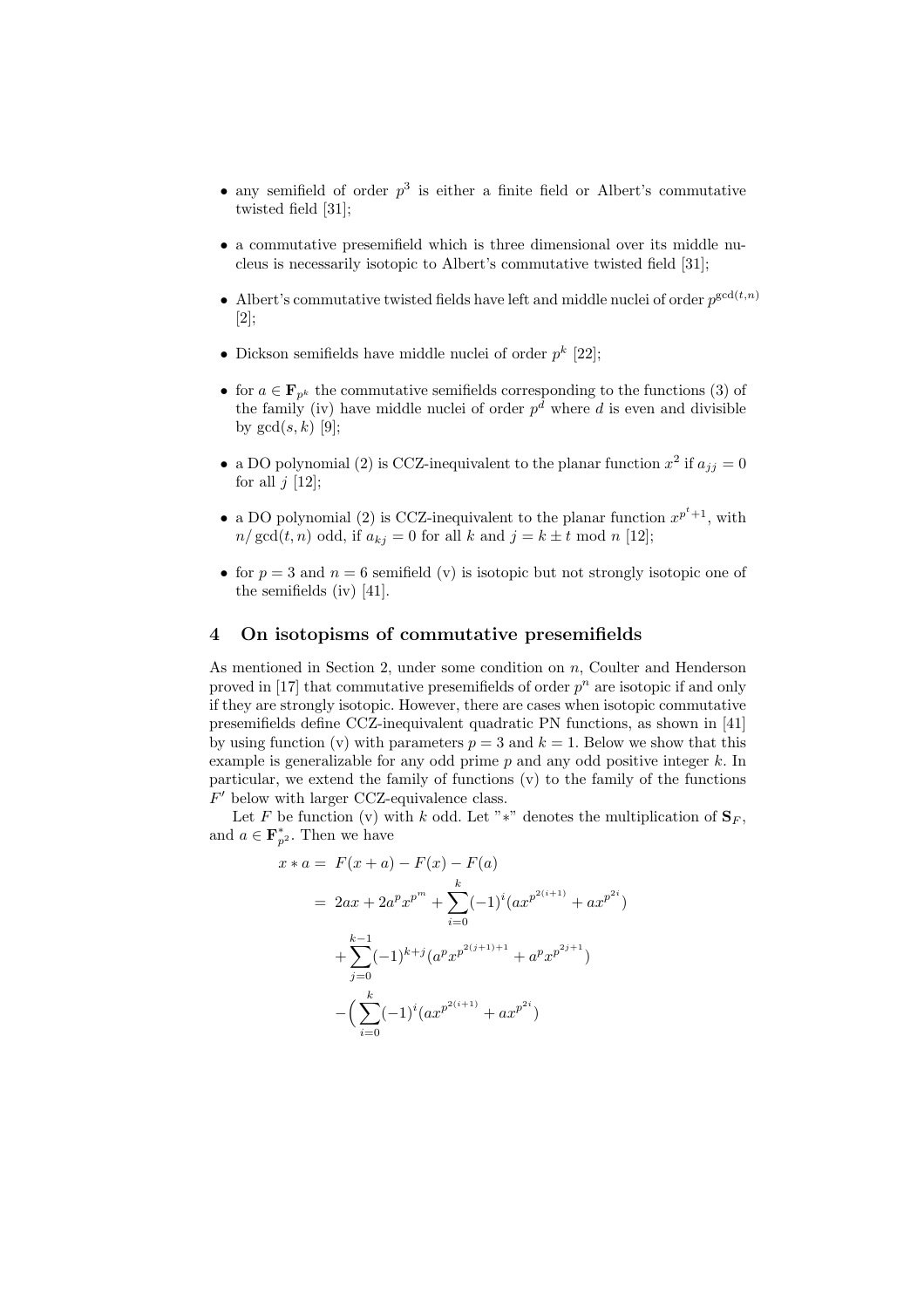$$
+\sum_{j=0}^{k-1}(-1)^{k+j}(a^px^{p^{2(j+1)+1}}+a^px^{p^{2j+1}})\big)^{p^m}
$$
  
=  $2ax + 2a^px^{p^m} + (ax - ax^{p^{m+1}}) + (-a^px^p - a^px^{p^m})$   
 $-((ax - ax^{p^{m+1}}) + (-a^px^p - a^px^{p^m}))\big)^{p^m}$   
=  $4ax$ .

And

$$
F'(x) = (x * a) * x = (4ax) * x
$$
  
\n
$$
= 4\left(2ax^2 + 2a^px^{2p^m} + 2a\sum_{i=0}^k (-1)^i x^{p^{2i}(p^2+1)}\right)
$$
  
\n
$$
+ 2a^p \sum_{j=0}^{k-1} (-1)^{k+j} x^{p^{2j+1}(p^2+1)}
$$
  
\n
$$
- \left(2a\sum_{i=0}^k (-1)^i x^{p^{2i}(p^2+1)} + 2a^p \sum_{j=0}^{k-1} (-1)^{k+j} x^{p^{2j+1}(p^2+1)}\right)^{p^m}
$$
  
\n
$$
= 8a^p \left(a^{1-p} x^2 + x^{2p^m} + a^{1-p} \sum_{i=0}^k (-1)^i x^{p^{2i}(p^2+1)}
$$
  
\n
$$
+ \sum_{j=0}^{k-1} (-1)^{k+j} x^{p^{2j+1}(p^2+1)}
$$
  
\n
$$
- \left(\sum_{i=0}^k (-1)^i x^{p^{2i}(p^2+1)} + a^{p-1} \sum_{j=0}^{k-1} (-1)^{k+j} x^{p^{2j+1}(p^2+1)}\right)^{p^m}.
$$

Obviously,  $S_F$  and  $S_{F'}$  are isotopic by construction. According to Theorem 2.4 of [17],  $\mathbf{S}_F$  and  $\mathbf{S}_{F'}$  can be potentially non-strongly isotopic if  $a \in N_m(\mathbf{S}_F) \setminus N(\mathbf{S}_F)$ . It can be easily checked that  $(x * a) * y = (4ax) * y = (4ay) * x = (y * a) * x$ for any  $x, y \in \mathbf{F}_{p^{2m}}$ . That is,  $\mathbf{F}_{p^2}$  is a subset of  $N_m(\mathbf{S}_F)$ . On the other hand,  $a*(x*y)=4a(x*y)$ , and if  $(4ax)*y=4a(x*y)$  for any  $x,y\in \mathbf{F}_{p^{2m}}$ , then the coefficient of the monomial  $x^{p^m} y^{p^m}$  would be the same in  $(4ax)*y$  and  $4a(x*y)$ , while it is  $8a^p$  in the first one and  $8a$  in the second. Hence,  $a \in N_m(\mathbf{S}_F) \setminus N(\mathbf{S}_F)$ for  $a \in \mathbf{F}_{p^2} \setminus \mathbf{F}_p$ . According to [41], if  $p = 3$  and  $m = 3$  then  $\mathbf{S}_F$  and  $\mathbf{S}_{F'}$  are not strongly isotopic. Hence the function  $F'$  is a generalization of family (v): it coincides with F for  $a \in \mathbf{F}_p^*$  and, in general, it is CCZ-inequivalent to F for  $a \in \mathbf{F}_{p^2} \setminus \mathbf{F}_p$ . Note that the function  $F'$  is constructed for k odd. However, for k even and  $a \in \mathbf{F}_{p^2} \setminus \mathbf{F}_p$  the function  $F'$  may be PN as well (as checked for small values of  $p$  and  $k$ ).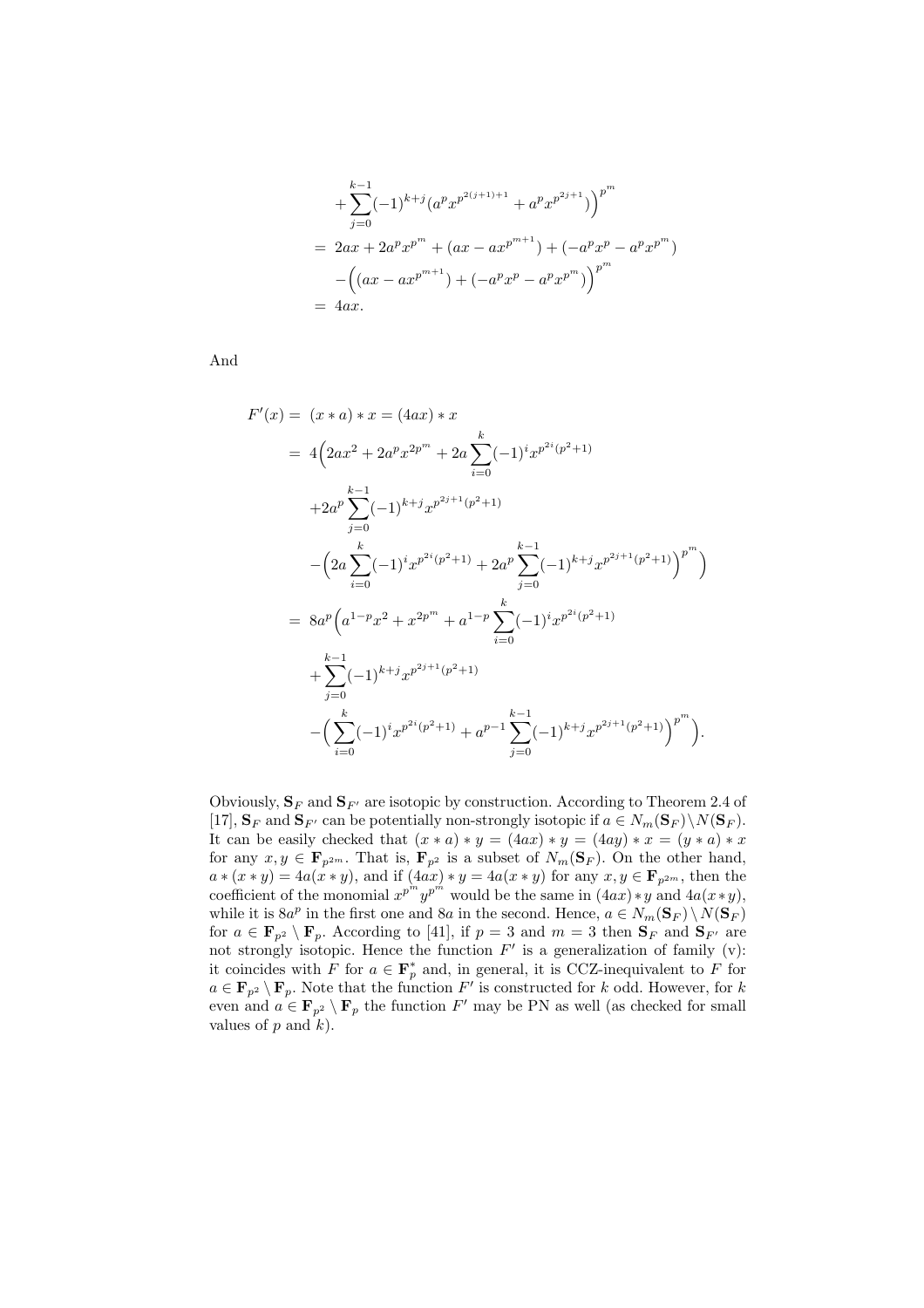# 5 On CCZ-equivalence of the indicators of the graphs of functions of odd characteristics

The following natural generalization of CCZ-equivalence of functions was considered in [8]. Let n and m be any positive integers,  $p$  any prime. Two functions F and F' from  $\mathbf{F}_{p^n}$  to  $\mathbf{F}_{p^m}$  are considered equivalent if their graphs  $1_{G_F}$  and  $1_{G'_F}$  are CCZ-equivalent. However, as proven in [8], for p even this equivalence coincides with original CCZ-equivalence of functions. Below we prove that it coincides with CCZ-equivalence for  $p$  odd as well. First we need some auxiliary results.

**Lemma 1.** Let p be an odd prime, n a positive integer,  $a \in \mathbf{F}_{p^n}$  and f any function from  $\mathbf{F}_{p^n}$  to itself with the image set  $\{0,a\}$ . If the function  $F(x) =$  $x + f(x)$  is a permutation of  $\mathbf{F}_{p^n}$  then  $x - f(x)$  is its inverse.

*Proof.* Denoting  $F'(x) = x - f(x)$  we get

$$
F' \circ F(x) = x + f(x) - f(x + f(x)).
$$

If  $f(x) = 0$  then obviously  $F' \circ F(x) = x$ .

If  $f(x) = a$  then  $F' \circ F(x) = x + a - f(x+a)$ . Moreover, we have  $f(x+a) = a$  since otherwise  $F(x + a) = F(x)$  which contradicts F being a permutation. Hence, when  $f(x) = a$ , we have also  $F' \circ F(x) = x$ . Therefore,  $F^{-1} = F'$  $\Box$ 

As mentioned in [11], CCZ-equivalence can be considered not only for functions from  $\mathbf{F}_{p^n}$  to itself but also for functions between arbitrary groups  $H_1$  and  $H_2$ . In the following proposition we consider CCZ-equivalence of functions from  $\mathbf{F}_{p^n}$ to  $\mathbf{F}_2$ .

**Proposition 1.** Let  $p$  be an odd prime and  $n$  a positive integer. Two functions f and f' from  $\mathbf{F}_{p^n}$  to  $\mathbf{F}_2$  are CCZ-equivalent if and only if  $f' = f \circ A$  for some affine permutation A of  $\mathbf{F}_{p^n}$ .

*Proof.* Let the functions  $f$  and  $f'$  be CCZ-equivalent. Then there exists an affine permutation  $\mathcal L$  of  $\mathbf F_{p^n} \times \mathbf F_2$  such that  $\mathcal L(G_f) = G_{f'}$ . Without loss of generality we can assume that L is linear. Then there exist linear functions  $L : \mathbf{F}_{p^n} \to \mathbf{F}_{p^n}$ ,  $\phi: \mathbf{F}_2 \to \mathbf{F}_{p^n}, l : \mathbf{F}_{p^n} \to \mathbf{F}_2$  and an element  $a \in \mathbf{F}_2$  such that

$$
\mathcal{L}(x,y) = (L(x) + \phi(y), l(x) + ay),
$$

and for

$$
F_1(x) = L(x) + \phi \circ f(x),
$$
  

$$
F_2(x) = l(x) + af(x),
$$

 $F_1$  is a permutation of  $\mathbf{F}_{p^n}$  and

$$
f'(x) = F_2 \circ F_1^{-1}(x).
$$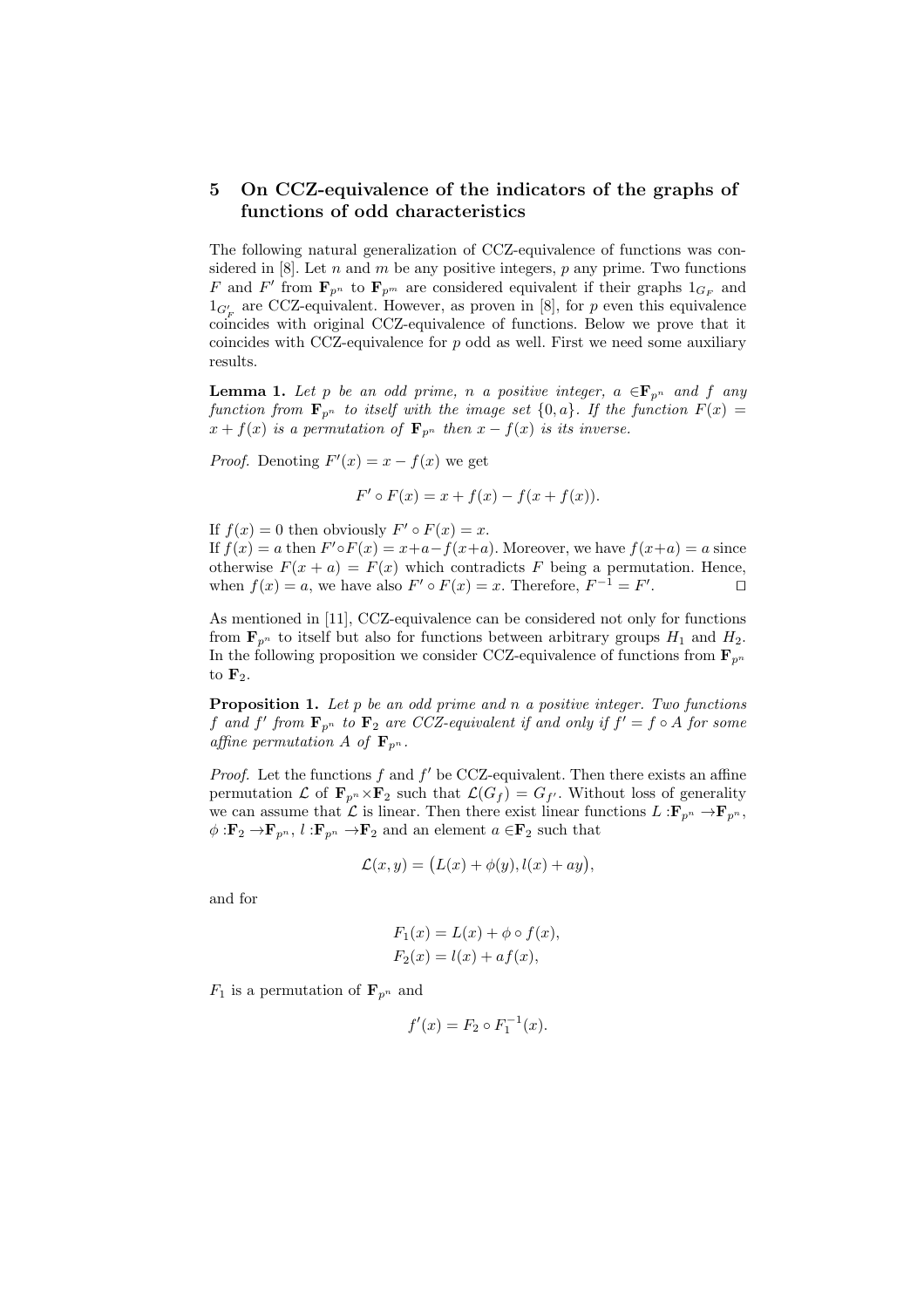Note that any linear function l from  $\mathbf{F}_p^n$  to  $\mathbf{F}_2$  must be 0 since otherwise it is balanced which is impossible since  $p^n$  is an odd number. Hence, we have  $l(x) = 0$ and, since  $\mathcal L$  is a permutation,  $a = 1$ , that is,  $F_2(x) = f(x)$ . Besides, if  $\phi \circ f = 0$ then obviously L is a permutation and  $f' = f \circ L^{-1}$  and we can take  $A = L^{-1}$ . Hence we assume that  $\phi$  has the image set  $\{0, b\}$  where  $b \neq 0$  and  $\phi \circ f$  is not a zero function.

Since  $F_1$  is a permutation and the image of  $\phi \circ f$  consists of 2 elements then the function L must have at most 2 zeros, and, since  $p \geq 3$  and L is a linear function from  $\mathbf{F}_{p^n}$  to itself then it has exactly one zero, that is, L is a permutation. Hence,

$$
F_1(x) = L\big(x + L^{-1} \circ \phi \circ f(x)\big),
$$

where the function  $F_1^*(x) = x + L^{-1} \circ \phi \circ f(x)$  is a permutation too, and therefore, by Lemma 1 its inverse is  $F_1^{*-1}(x) = x - L^{-1} \circ \phi \circ f(x)$ . We get

$$
F_1^{-1}(x) = F_1^{*-1} \circ L^{-1}(x)
$$

and then

$$
f' \circ L(x) = F_2 \circ F_1^{*-1}(x) = f(x - L^{-1} \circ \phi \circ f(x)).
$$

If  $f(x) = 0$  then  $f' \circ L(x) = 0 = f(x)$ . If  $f(x) = 1$  then we have  $f(x - L^{-1}(b)) = 1 = f(x)$ . Indeed, if  $f(x) = 1$  and  $f(x - L^{-1}(b)) = 0$  then

$$
F^{*-1}(x - L^{-1}(b)) = x - L^{-1}(b) - L^{-1} \circ \phi \circ f(x - L^{-1}(b)) = x - L^{-1}(b),
$$
  

$$
F^{*-1}(x) = x - L^{-1} \circ \phi \circ f(x) = x - L^{-1}(b),
$$

which contradict  $F^{*-1}$  being a permutation. Hence,  $f' \circ L(x) = f(x)$  and we can take  $A = L^{-1}$ . ⊓⊔

Now we can proof the main result of this section:

**Theorem 1.** Let n and m be any positive integers, p any prime, and  $F$  and  $F'$ any functions from  $\mathbf{F}_{p^n}$  to  $\mathbf{F}_{p^m}$ . Then F and F' are CCZ-equivalent if and only if the indicators of their graphs  $1_{G_F}$  and  $1_{G_{F'}}$  are CCZ-equivalent.

*Proof.* For the case  $p$  even this theorem states Corollary 1 of [8]. Let  $p$  be odd. Since  $1_{G_F}$  and  $1_{G_{F'}}$  are functions from  $\mathbf{F}_{p^n} \times \mathbf{F}_{p^m}$  to  $\mathbf{F}_2$  then according to Proposition 1 they are CCZ-equivalent if and only if there exists an affine permutation A of  $\mathbf{F}_{p^n} \times \mathbf{F}_{p^m}$  that  $1_{G_{F'}} = 1_{G_F} \circ A$ , that is, if and only if F and F' are CCZequivalent.  $□$ 

# 6 Relation between CCZ-equivalence and EA-equivalence for functions of odd characteristics

Let p be any prime and n any positive integer. Any function  $F: \mathbf{F}_{p^n} \to \mathbf{F}_{p^n}$  is uniquely represented as a univariate polynomial over  $\mathbf{F}_{p^n}$  of degree smaller than  $p^n$ 

$$
F(x) = \sum_{i=0}^{p^n - 1} c_i x^i, \quad c_i \in \mathbf{F}_{p^n}.
$$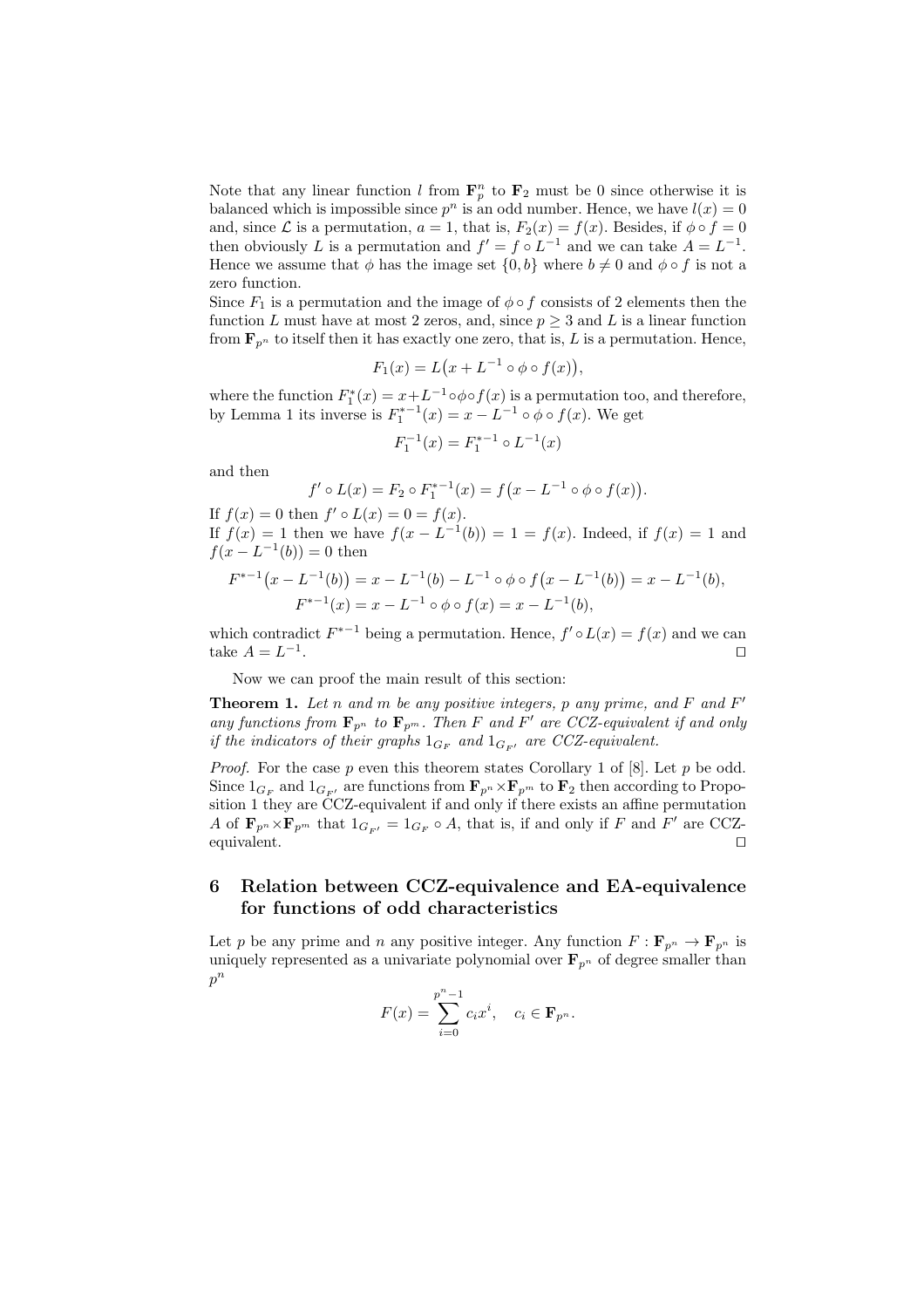If m is a divisor of n then a function F from  $\mathbf{F}_{p^n}$  to  $\mathbf{F}_{p^m}$  can be viewed as a function from  $\mathbf{F}_{p^n}$  to itself and, therefore, it admits a univariate polynomial representation. More precisely, if  $\text{tr}_n(x)$  denotes the trace function from  $\mathbf{F}_{p^n}$  into  $\mathbf{F}_p$ , and  $\mathrm{tr}_n^m(x)$  denotes the trace function from  $\mathbf{F}_{p^m}$  into  $\mathbf{F}_{p^m}$ , that is,

$$
tr_n(x) = x + x^p + x^{p^2} + \dots + x^{p^{n-1}},
$$
  
\n
$$
tr_n^m(x) = x + x^{p^m} + x^{p^{2m}} + \dots + x^{p^{(n/m-1)m}},
$$

then  $F_{\_}$  can be represented in the form  $\operatorname{tr}^m_n(\sum_{i=0}^{p^n-1} c_i x^i)$  (and in the form  $\text{tr}_n(\sum_{i=0}^{p^n-1} c_i x^i)$  for  $m = 1$ ). Indeed, there exists a function G from  $\mathbf{F}_{p^n}$  to itself (for example  $G(x) = aF(x)$ , where  $a \in \mathbf{F}_{p^n}$  and  $\text{tr}_n^m(a) = 1$ ) such that F equals  $\mathrm{tr}_n^m(G(x))$ .

Let k be an integer such that  $0 \leq k < p^n$ . Then  $k = \sum_{s=0}^{n-1} p^s k_s$  for some  $0 \leq k_s < p$ . We call the integer  $w_p(k) = \sum_{s=0}^{n-1} k_s$  th p-weight of k. The algebraic degree of a function  $F: \mathbf{F}_{p^n} \to \mathbf{F}_{p^n}$  is equal to the maximum p-weight of the exponents i of the polynomial  $F(x)$  such that  $c_i \neq 0$ , that is,

$$
d^{\circ}(F) = \max_{0 \le i < p^n, \ c_i \ne 0} w_p(i).
$$

The algebraic degree of a function (if it is not linear) is invariant under EAequivalence but it is not preserved by CCZ-equivalence.

For functions of even characteristics the following theorem is proven in [8]:

**Theorem 2.** [8] Let  $n \geq 5$  and  $k > 1$  be the smallest divisor of n. Then for any  $m \geq k$  CCZ-equivalence for functions from  $\mathbf{F}_{2^n}$  to  $\mathbf{F}_{2^m}$  is strictly more general than EA-equivalence.

We are going to obtain an analogue of this theorem for functions of odd characteristics.

**Proposition 2.** Let p be an odd prime,  $n \geq 3$ , and  $m > 1$  be a divisor of n. Then there exist functions from  $\mathbf{F}_{p^n}$  to  $\mathbf{F}_{p^m}$  for which CCZ-equivalence is strictly more general than EA-equivalence.

*Proof.* The linear permutation of  $\mathbf{F}_{p^n} \times \mathbf{F}_{p^m}$ 

$$
\mathcal{L}(x, y) = (x + \text{tr}_m(y), y)
$$

maps the graph of a quadratic function  $F : \mathbf{F}_{p^m} \to \mathbf{F}_{p^m}$ 

$$
F(x) = \operatorname{tr}_n^m(x^2 - x^{p+1})
$$

to the graph of a cubic function

$$
F'(x) = \text{tr}_n^m(x^2 - x^{p+1}) + \text{tr}_n(x^2 - x^{p+1})\text{tr}_n^m(x^p - x).
$$

That is, the functions  $F$  and  $F'$  are CCZ-equivalent but EA-inequivalent.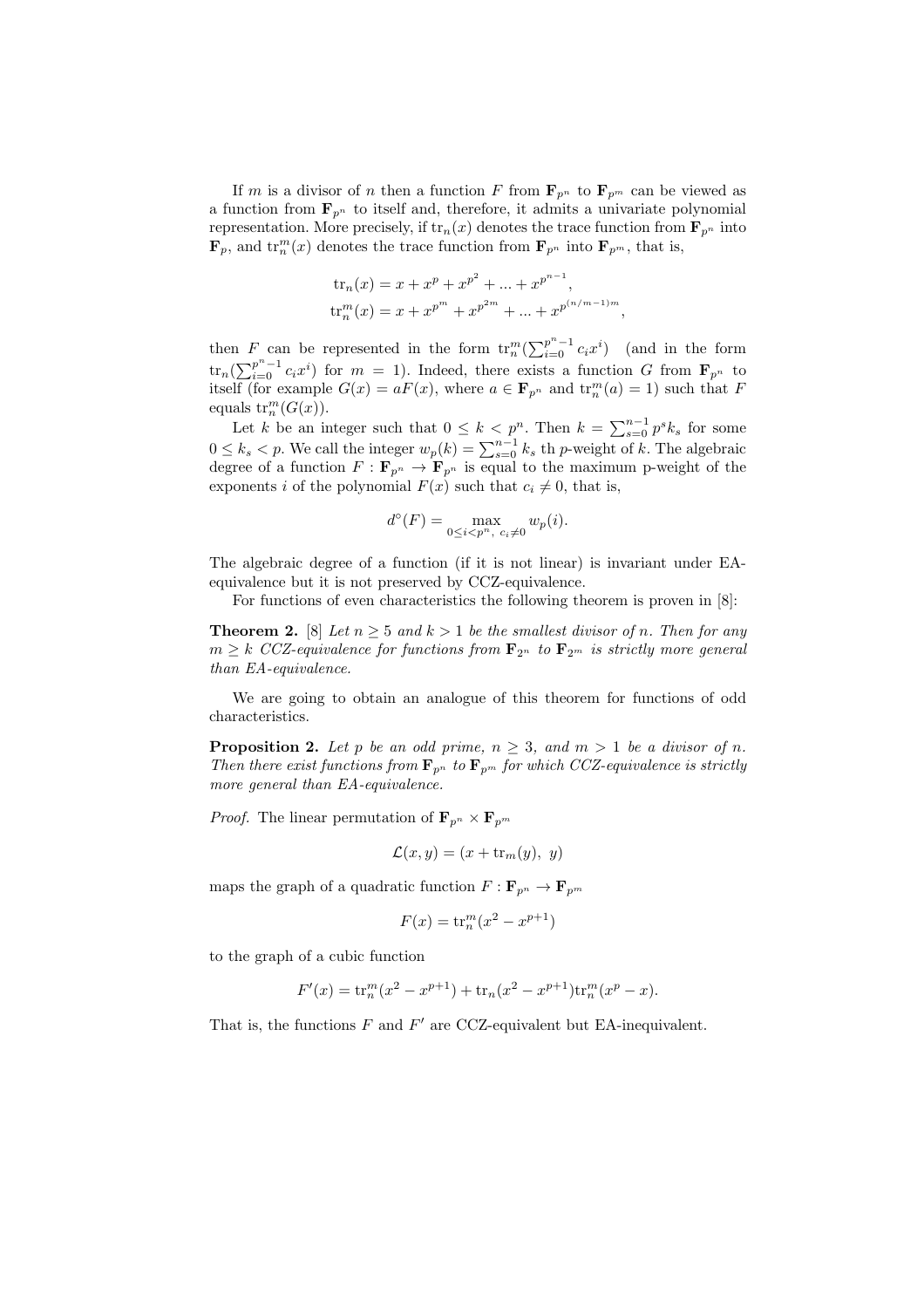Indeed,  $\mathcal L$  is obviously a permutation since  $(0, 0)$  is the only solution of the system

$$
x + \operatorname{tr}_{m}(y) = 0,
$$
  

$$
y = 0.
$$

The function

$$
F_1(x) = x + \text{tr}_m(F(x)) = x + \text{tr}_n(x^2 - x^{p+1})
$$

is a permutation of  $\mathbf{F}_{p^n}$  since for any  $a \in \mathbf{F}_{p^n}^*$ 

$$
F(x+a) - F(x) = x + a + \text{tr}_n(x^2 + 2ax + a^2 - x^{p+1} - ax^p - a^px - a^{p+1})
$$

$$
-x - \text{tr}_n(x^2 - x^{p+1})
$$

$$
= a + \text{tr}_n(a^2 - a^{p+1}) - \text{tr}_n(x(a^p + a^{p^{n-1}} - 2a))
$$

and the equality  $F(x + a) = F(x)$  would imply  $a + \text{tr}_n(a^2 - a^{p+1}) = \text{tr}_n(x(a^p + a))$  $a^{p^{n-1}} - 2a$ ), that is,  $a \in \mathbf{F}_p^*$ , that is,  $a = 0$ , a contradiction. Note further that the inverse of the function  $\tilde{F}_1$  is

$$
F_1^{-1}(x) = x - \text{tr}_n(x^2 - x^{p+1})
$$

since

$$
F_1^{-1} \circ F_1(x) = x + \text{tr}_n(x^2 - x^{p+1}) - \text{tr}_n(x^2 + 2x \text{ tr}_n(x^2 - x^{p+1})
$$

$$
+ \text{tr}_n(x^2 - x^{p+1})^2 - x^{p+1} - x^p \text{ tr}_n(x^2 - x^{p+1})
$$

$$
-x \text{ tr}_n(x^2 - x^{p+1})^p - \text{tr}_n(x^2 - x^{p+1})^{p+1}
$$

$$
= x - \text{tr}_n(x^2 - x^{p+1}) \text{ tr}_n(x - x^p) = x.
$$

Hence, for  $F_2(x) = F(x)$  we get

$$
F_2 \circ F_1^{-1}(x) = \operatorname{tr}_n^m \left( \left( x - \operatorname{tr}_n(x^2 - x^{p+1}) \right)^2 - \left( x - \operatorname{tr}_n(x^2 - x^{p+1}) \right)^{p+1} \right)
$$
  
=  $\operatorname{tr}_n^m(x^2 - x^{p+1}) + \operatorname{tr}_n(x^2 - x^{p+1}) \operatorname{tr}_n^m(x^p - x) = F'(x).$ 

It is easy to check that for  $m \geq 2$  and  $n \geq 3$  the term  $x^{2p+1}$  has coefficient  $-2$  in the polynomial representation of  $F'$ . Hence,  $F'$  has algebraic degree 3. By construction  $F$  and  $F'$  are CCZ-equivalent but they are EA-inequivalent because of the difference of their algebraic degrees. ⊓⊔

Next proposition was proven in  $[8]$  for p even case but the proof works for any prime p.

**Proposition 3.** [8] Let p be a prime, n and m any positive integers. If there exist CCZ-equivalent functions F and F' from  $\mathbf{F}_{p^n}$  to  $\mathbf{F}_{p^m}$  which are EA-inequivalent then for any positive integer k the functions  $H(x) = (F(x), 0)$  and  $H'(x) =$  $(F'(x), 0)$  from  $\mathbf{F}_{p^n}$  to  $\mathbf{F}_{p^{m+k}}$  are also CCZ-equivalent and EA-inequivalent.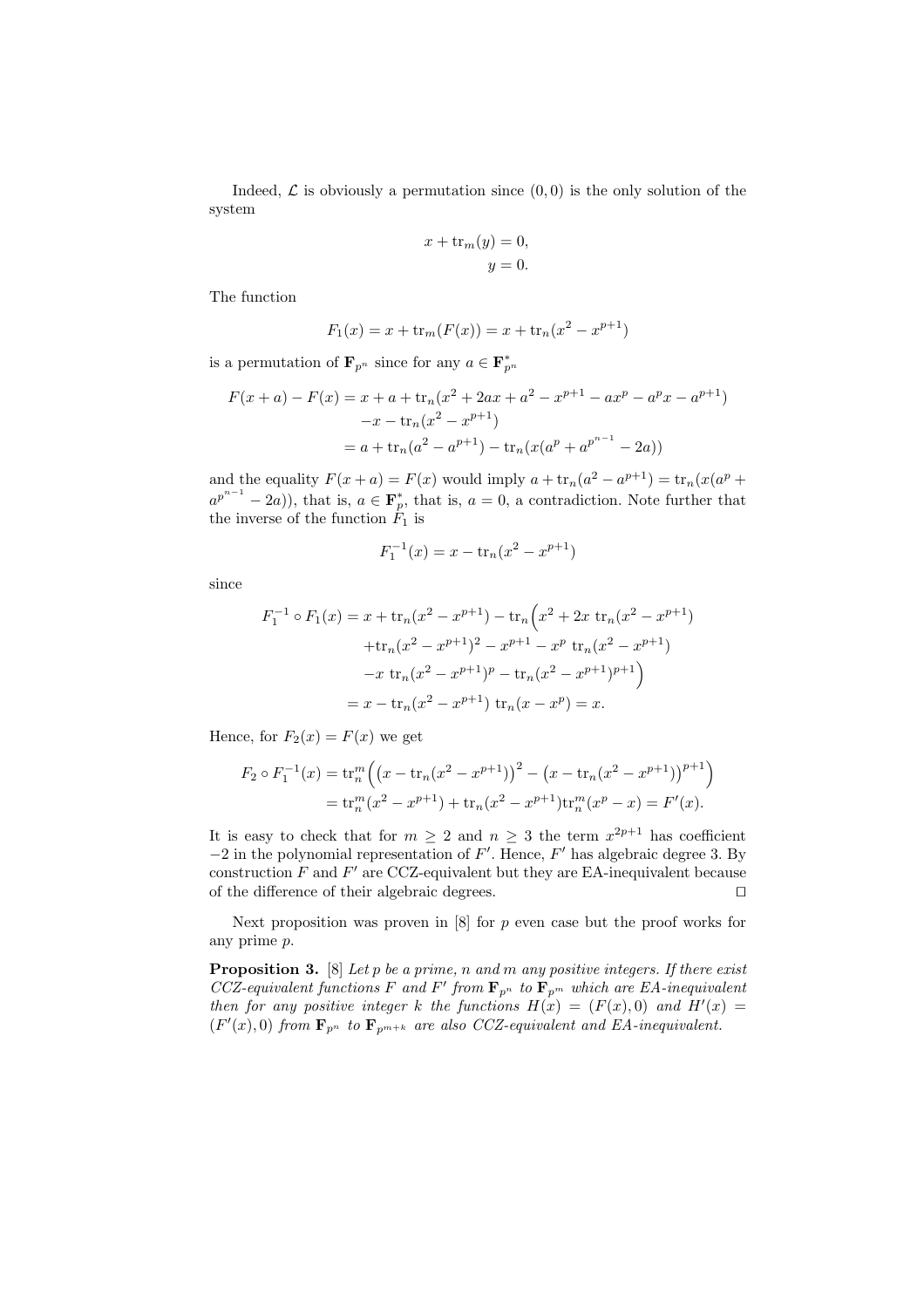Proposition 2 and Proposition 3 give

**Theorem 3.** Let p be an odd prime,  $n \geq 3$  and  $k \geq 1$  the smallest divisor of n. Then for any  $m \geq k$ , CCZ-equivalence of functions from  $\mathbf{F}_{p^n}$  to  $\mathbf{F}_{p^m}$  is strictly more general than their EA-equivalence.

### Acknowledgments

We thank Claude Carlet and Alexander Pott for useful comments.

### References

- 1. A. A. Albert. On nonassociative division algebras. Trans. Amer. Math. Soc. 72, pp. 296-309, 1952.
- 2. A. A. Albert. Generalized twisted fields. Pacific J. Math. 11, pp. 1-8, 1961.
- 3. J. Bierbrauer. New semifields, PN and APN functions. Designs, Codes and Cryptography, v. 54, pp. 189 - 200, 2010.
- 4. J. Bierbrauer. New commutative semifields from projection mappings. Manuscript, 2010.
- 5. E. Biham and A. Shamir. Differential Cryptanalysis of DES-like Cryptosystems. Journal of Cryptology 4, no. 1, pp. 3-72, 1991.
- 6. C. Bracken, E. Byrne, N. Markin, G. McGuire. New families of quadratic almost perfect nonlinear trinomials and multinomials. Finite Fields and Their Applications 14(3), pp. 703-714, 2008.
- 7. L. Budaghyan. The Simplest Method for Constructing APN Polynomials EA-Inequivalent to Power Functions. Proceedings of First International Workshop on Arithmetic of Finite Fields, WAIFI 2007, Lecture Notes in Computer Science 4547, pp. 177-188, 2007.
- 8. L. Budaghyan and C. Carlet. CCZ-equivalence of single and multi output Boolean functions. "Contemporary Mathematics" of American Mathematical Society, 2010, (to appear).
- 9. L. Budaghyan and C. Carlet. On CCZ-equivalence and its use in secondary constructions of bent functions. Preproceedings of International Workshop on Coding and Cryptography WCC 2009, pp. 19-36, 2009.
- 10. L. Budaghyan, C. Carlet, G. Leander. Two classes of quadratic APN binomials inequivalent to power functions. IEEE Trans. Inform. Theory 54, no. 9, pp. 4218- 4229, 2008.
- 11. L. Budaghyan, C. Carlet, A. Pott. New Classes of Almost Bent and Almost Perfect Nonlinear Functions. IEEE Trans. Inform. Theory 52, no. 3, pp. 1141-1152, 2006.
- 12. L. Budaghyan and T. Helleseth. New perfect nonlinear multinomials over  $\mathbf{F}_{p^{2k}}$  for any odd prime p. Proceedings of International Conference on Sequences and Their Applications SETA 2008, Lecture Notes in Computer Science 5203, pp. 401-414, 2008.
- 13. L. Budaghyan and T. Helleseth. New commutative semifields defined by new PN multinomials. Cryptography and Communications: Discrete Structures, Boolean Functions and Sequences, 2010, (to appear).
- 14. C. Carlet, P. Charpin and V. Zinoviev. Codes, bent functions and permutations suitable for DES-like cryptosystems. Designs, Codes and Cryptography 15(2), pp. 125-156, 1998.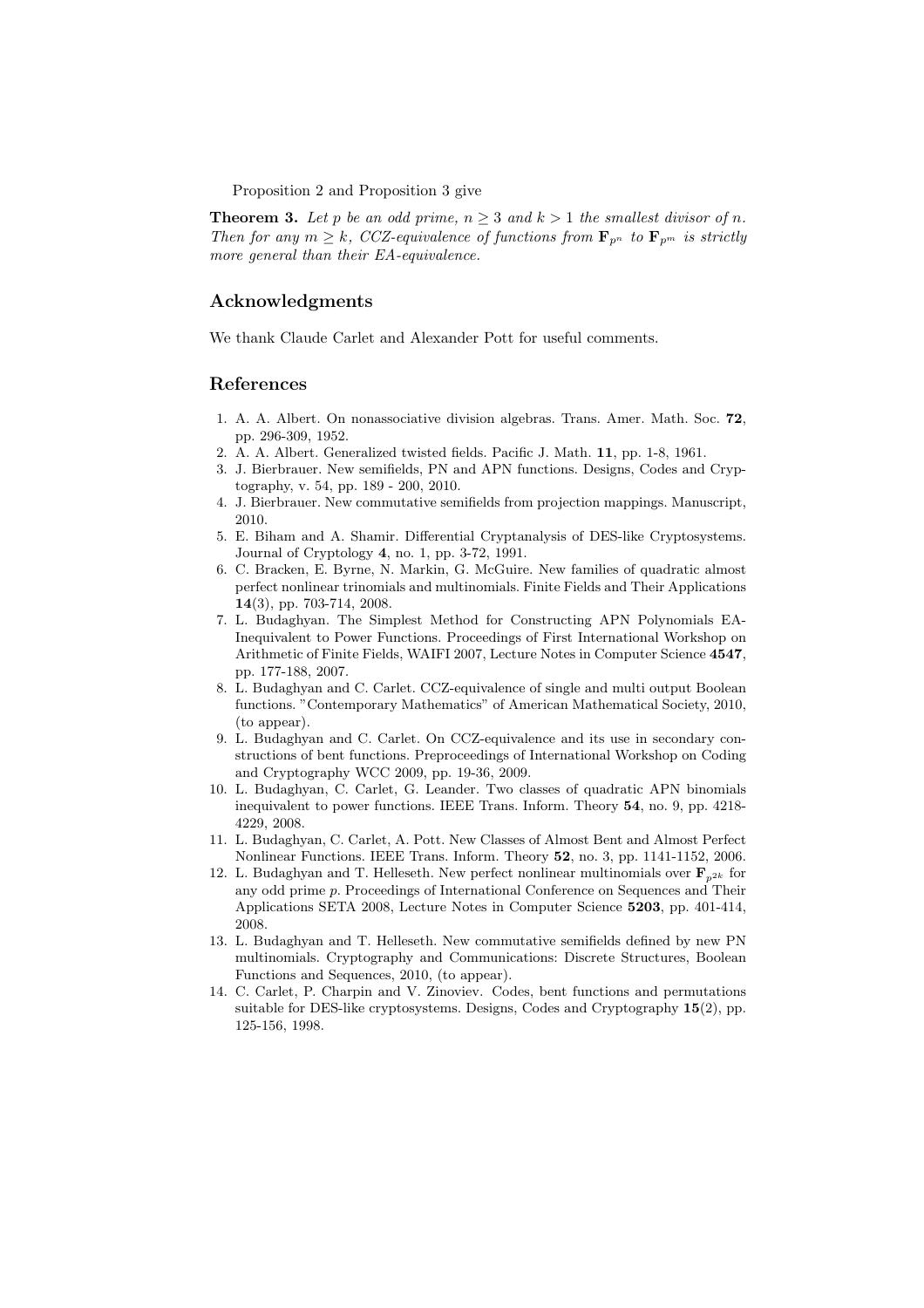- 15. S. D. Cohen and M. J. Ganley. Commutative semifields, two-dimensional over there middle nuclei. J. Algebra 75, pp. 373-385, 1982.
- 16. R. S. Coulter and R. W. Matthews. Planar functions and planes of Lenz-Barlotti class II. Des., Codes, Cryptogr. 10, pp. 167-184, 1997.
- 17. R. S. Coulter and M. Henderson. Commutative presemifields and semifields. Advances in Math. 217, pp. 282-304, 2008.
- 18. R. S. Coulter, M. Henderson, P. Kosick. Planar polynomials for commutative semifields with specified nuclei. Des. Codes Cryptogr. 44, pp. 275-286, 2007.
- 19. P. Dembowski and T. Ostrom. Planes of order n with collineation groups of order  $n^2$ . Math. Z. 103, pp. 239-258, 1968.
- 20. L. E. Dickson. Linear algebras in which division is always uniquely possible. Trans. Amer. Math. Soc 7, pp. 370-390, 1906.
- 21. L. E. Dickson. On commutative linear algebras in which division is always uniquely possible. Trans. Amer. Math. Soc 7, pp. 514-522, 1906.
- 22. L. E. Dickson. Linear algebras with associativity not assumed. Duke Math. J. 1, pp. 113-125, 1935.
- 23. C. Ding and J. Yuan. A new family of skew Paley-Hadamard difference sets. J. Comb. Theory Ser. A 133, pp. 1526-1535, 2006.
- 24. Y. Edel and A. Pott. A new almost perfect nonlinear function which is not quadratic. Advances in Mathematics of Communications 3, no. 1, pp. 59-81, 2009.
- 25. M. J. Ganley. Central weak nucleus semifields. European J. Combin. 2, pp. 339-347, 1981.
- 26. T. Helleseth, C. Rong and D. Sandberg. New families of almost perfect nonlinear power mappings. IEEE Trans. in Inf. Theory 45, pp. 475-485, 1999.
- 27. T. Helleseth and D. Sandberg. Some power mappings with low differential uniformity. Applic. Alg. Eng., Commun. Comput. 8, pp. 363-370, 1997.
- 28. D. E. Knuth. Finite semifields and projective planes. J. Algebra 2, pp. 182-217, 1965.
- 29. G. Kyureghyan and A. Pott. Some theorems on planar mappings. Proceedings of International Workshop on Arithmetic of Finite Fields, WAIFI 2008, Lecture Notes in Computer Science 5130, pp. 115-122, 2008.
- 30. G. Lunardon, G. Marino, O. Polverion, R. Trombetti. Symplectic spreads and quadric Veroneseans. Manuscript, 2009.
- 31. G. Menichetti. On a Kaplansky conjecture concerning three-dimensional division algebras over a finite field. J. Algebra 47, pp. 400-410, 1977.
- 32. K. Minami and N. Nakagawa. On planar functions of elementary abelian  $p$ -group type. Submitted.
- 33. N. Nakagawa. On functions of finite fields. Available at http://www.math.is.tohoku.ac.jp/ taya/sendaiNC/2006/report/nakagawa.pdf
- 34. G. J. Ness. Correlation of sequences of different lengths and related topics. PhD dissertation. University of Bergen, Norway, 2007.
- 35. K. Nyberg. Perfect nonlinear S-boxes. Advances in Cryptography, EURO-CRYPT'91, Lecture Notes in Computer Science 547, pp. 378-386, 1992.
- 36. K. Nyberg. Differentially uniform mappings for cryptography. Advances in Cryptography, EUROCRYPT'93, Lecture Notes in Computer Science 765, pp. 55-64, 1994.
- 37. T. Penttila and B. Williams. Ovoids of parabolic spaces. Geom. Dedicata 82, pp. 1- 19, 2000.
- 38. A. Pott and Y. Zhou. Switching Construction of Planar Functions on Finite Fields. Proceedings of WAIFI 2010, LNCS, v. 6087/2010, pp. 135-150, 2010.